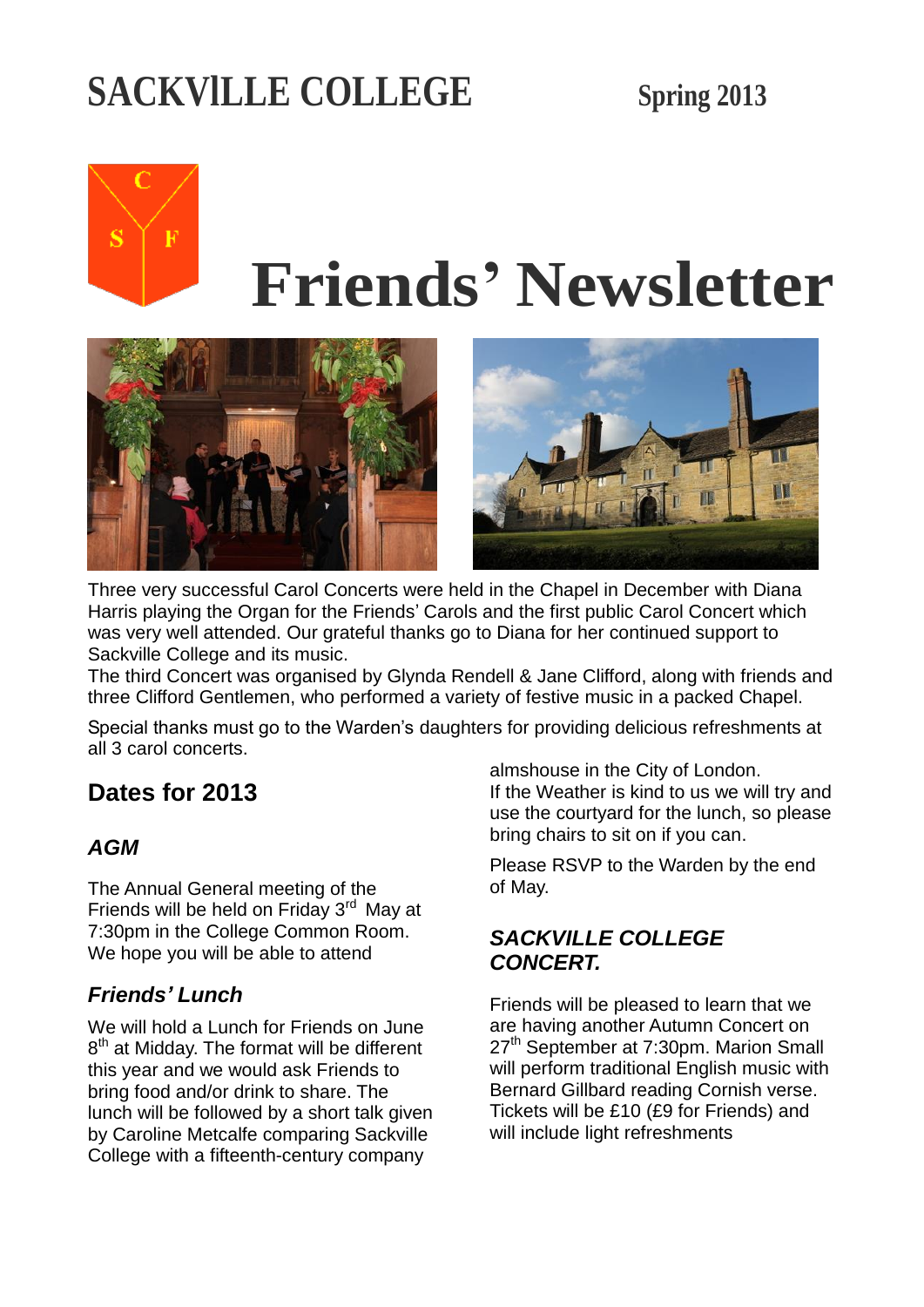#### **News from the Warden**

#### *The Snow*

I awakened this morning by the cawing of the crow family who live in a tree in the College grounds. I thought, "the cawing crow does to the snow complain", (my apologies to Thomas Gray and his Elergy). Yes, it was snowing yet again!

During the previous falls of snow Stephen, our miracle worker, was out in the freezing Quadrangle at about 7.30am each morning sweeping the paths and salting them. One day, he cleared them three times due to the blowing snow. A big "thankyou" to Stephen, much appreciated.

On the Saturday night, it snowed very heavily, and Sunday morning the drifts in the South East corner of the Quadrangle were about two feet deep. Stephen was out there again, and so this time he was joined by the G-W back-up team (Rachel, Alice and me). Alice said, not too convincingly as she pulled on her gloves, that it was like a Rupert adventure. The girls had been brainwashed by Rupert Bear books at a very early age.

Later, over a steaming mug of reviving tea, I reflected how beautiful the feathery frost patterns used to be on the window panes, before the advent of central heating: Something that John Mason Neale may have seen as he looked out towards a snow covered Ashdown Forest, and penned the words of Good King Wenceslas.

#### *Thankyou*

I wish to say a very special "thankyou" to Graham and Ann Edwards, our joint Head Guides, and Steve and Caroline Metcalfe, joint Friends' Secretaries.

Thankyou for all that you do throughout the year to ensure that the visitors' visits and the Friends' organisation run

smoothly. Also, the many other tasks carried out which are too numerous to name.

Your loyalty and devotion to Sackville College is very much appreciated; as is all the help given by the Guides, Helpers and Friends.

## **Members, Guides and Helpers**

We are always in need of new Friends so please pass on details to those who might be interested in joining.

Graham and Ann Edwards, who run the Guides & Helpers team are always very pleased to welcome new people. If you think you can spare time during the College opening times to be a guide or helper, please contact them on 01342 322994

### **John Mason Neale on Railways**

As we now have the Bluebell Railway at East Grinstead, it seems appropriate to include John Mason Neale's description of his first experience of a train ride.

(Taken from "Doing the Impossible – A Short Historical Sketch of St Margaret's Convent, East Grinstead 1855-1980")

In a letter to a friend, in 1855, in which Neale was commenting on the progress of the Sisterhood, he wrote:

*"Here I was interrupted by a message that an engine was at the station and I might have a ride to Three Bridges if I liked. I went down, and we ran over in 12 minutes! Just fancy that! Riding on an engine is unspeakably delightful!"*

*Editorial: As the Three Bridges to East Grinstead Line was opened in 1855 it is quite possible that John Mason Neale was invited to ride on the footplate of an engine..*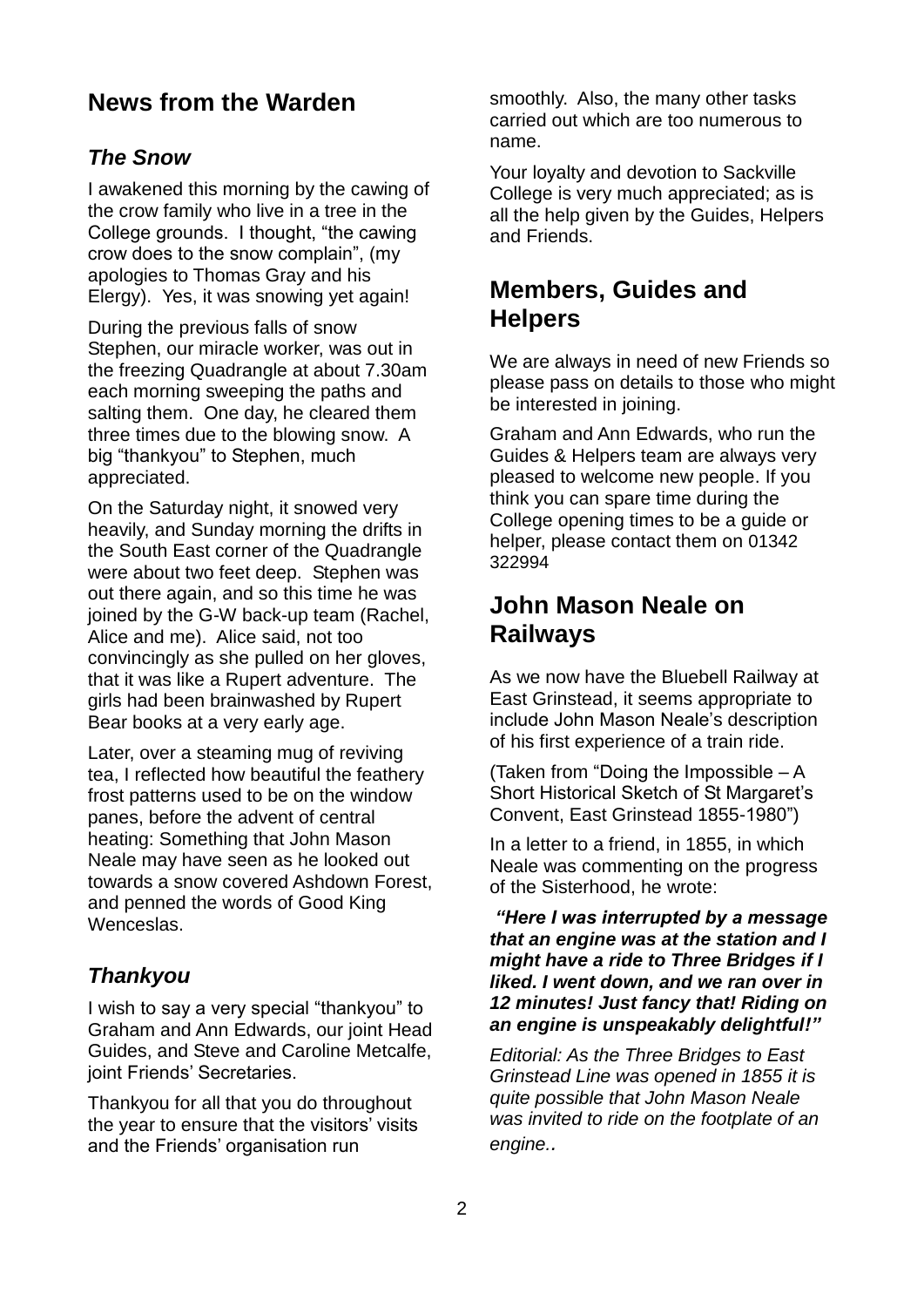#### **Extract from The Gentleman's Magazine Volume XXX Dec 1848**

SACKVILLE COLLEGE, EAST GRINSTEAD. This college was founded by Robert Sackville, second Earl of Dorset, by his will bearing date February 8th, 1609, and is one of the most liberal foundations which have their origin in the reformed Church of England. In 1631 it received a charter from King Charles I. with a corporate seal, and the statutes were confirmed and authorised by Act of Parliament. The establishment consists of a warden, two assistant wardens (who are householders resident in or near the town), six brethren, and six sisters. Besides these, six poor widows are accommodated with rooms, but derive no further advantage from the institution.

The college is most beautifully situated on gently rising ground to the east of the town. It commands an extensive view over the rich and varied country from Reigate to beyond Tunbridge Wells, and is a very picturesque building, grouping admirably with the surrounding objects, and more especially with the tower of the parish church, from every point of view. It is built of the grey sandstone of the country. in the form of a quadrangle, inclosing a spacious court carpeted with the softest turf, which is intersected by cross walks of brick. The southern half of the building contains the rooms appropriated to the brethren and sisters. The chapel, in the centre of the east side, divides them from the warden's lodgings, which occupy the north-east corner, and separated by the great hall from the Dorset lodgings in the north-west, so called from having been set apart for the reception and accommodation of the founder and his family. These apartments are divided from those of the collegians by the wood-house and a large room over it, corresponding to and opposite the chapel. In the north-west corner of the court stands the well, an ivvcovered edifice surmounted by a cross, and bearing on the north the inscription-

'Whosoever drinketh of this water shall thirst again; but whosoever drinketh of the water that I shall give him shall never thirst;" and on the south-' O ye wells, bless ye the Lord! praise Him and mag-<br>nify Him for ever." This has been erected by the present warden in the place of an unsightly pump, from a design by Mr. Butterfield, under whose direction all the other improvements and restorations have been carried on. Mr. Neale was appointed warden in 1846, and during the two years he has resided in the college has done much, by his influence with the patrons, and by his personal exertions, to repair the injury that had been done to the edifice by more than a century of neglect. The principal of these restorations has been the rebuilding of the hall at the expense of the patrons, the Earls de la Warr and Amherst. It was previously in a dreadful state of repair. The roof was dangerous, the ceiling had been plastered and whitewashed till none of the timbers were to be seen, the belfry was two feet out of the perpendicular, the fireplace was walled up, the doors were of the meanest painted deal,—in short the whole building was in the last stage of decay. The south wall has been entirely rebuilt; the roof is altogether new, though the exact model of the old one; the screen has been cleaned from its repeated coats of white paint; the walls are panelled with old oak; and the only materials employed in all the works have been stone and the best oak. The belfry, which serves likewise for the chapel, has also been rebuilt, and two new bells have been given by the warden, and the old one recast at his expense. On Sundays and the principal festivals the brethren and sisters dine in this hall, together with four or six poor persons from the town, with the warden and his family, For these dinners the college makes no provision; they are entirely supported by voluntary contributions.